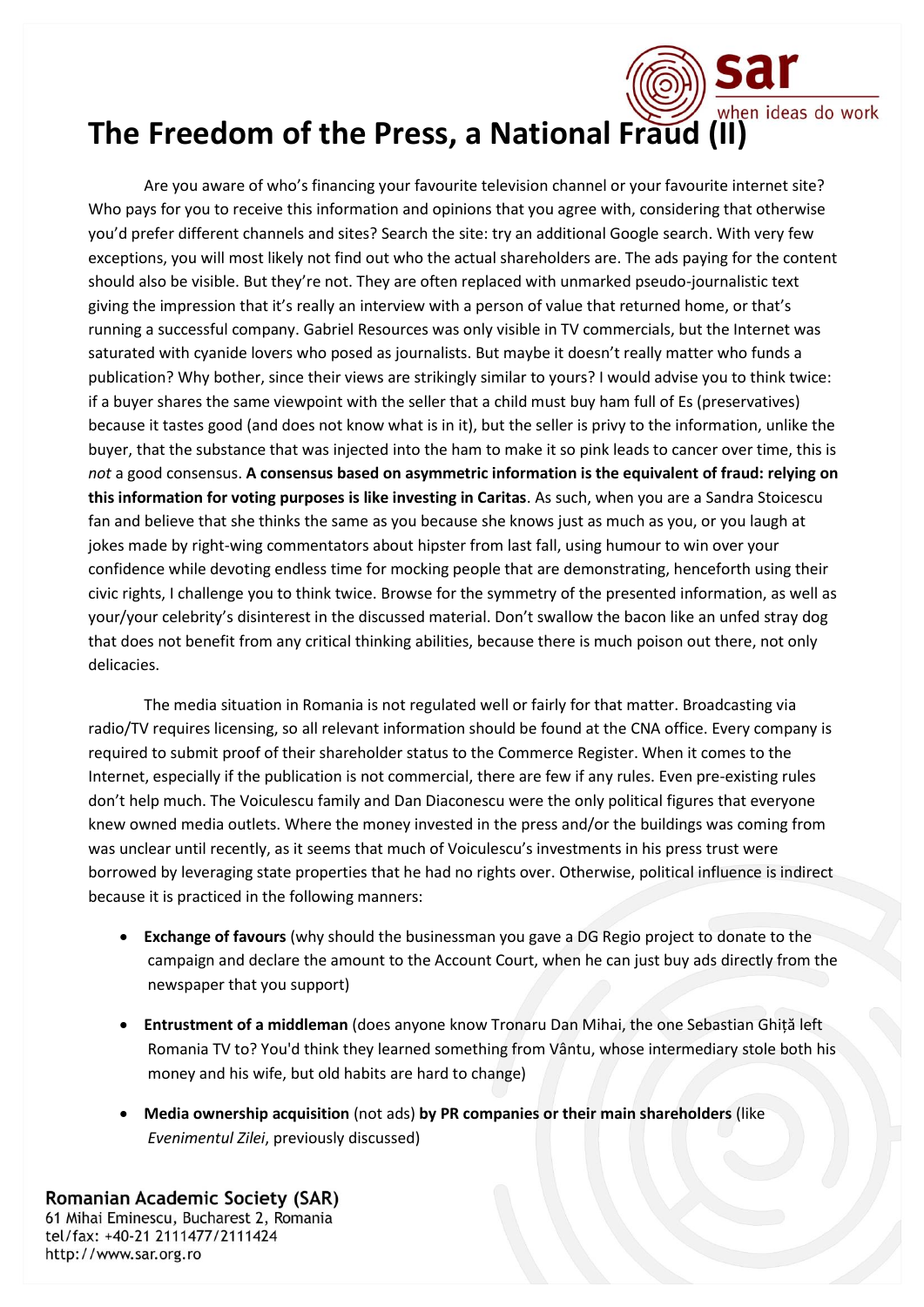- **Repeated bankruptcy** (operations normally move toward new companies with obscure shareholders, the debt remains with the insolvent firms, proceeds from PR favours and services rendered through the media do not show up in either company's cash influx, but are instead used on exporting licenses, building permits, tax return, public contracts, advertising for the state and other services that the real owner of the newspaper needs for other businesses of theirs)
- **Registration abroad, most companies that own TV stations and popular websites, even those that seem less politically-oriented, are registered in Curacao, Bermuda, Luxembourg, Cyprus, and Lichtenstein**. As such, if you know that such and such companies, say Coliba Haiducilor holds the TVCH license, you cannot know who the shareholders are. Additionally, they only hold the license, the production and operation belongs to other companies.

You can read the list of funding sources for the central media on "Clean Romania" [here,](http://romaniacurata.ro/cine-detine-presa-din-romania-cel-putin-in-acte-actionariatul-starea-presei-iii/) and the list containing the most notorious bankruptcies from the mainstream media [here.](http://romaniacurata.ro/starea-presei-ii-insolventele-din-presa-centrala/) The lists are open to later editing if you send us verifiable information. We decided to not include the financial situation, it's enough to say that Antena 3 and B1 do not lose money, Antena 1 was making profit before the trial, and remaining TV stations that also have news are losing money. News sites are not doing well either, many newspapers are in insolvency, financial vulnerability is the rule and health is the exception.

Recall that we asked everyone to publish their shareholder information, major advertisers, approximate financial situation, and state debts, as all these can be used to facilitate undue influence affecting the objectivity of the information. I sent the request to publish this information on their website to 246 publications in May (list can be found on romaniacurata.ro). I received 45 responses of all kinds through email or phone, with only 17 publishing on their site, 8 from the central press, 9 from local media, but even from these 17 the information was not always complete [\(list here\)](http://romaniacurata.ro/s-au-alaturat-initiativei-presa-curata/). In the **mainstream press**, as a response to our call the following list made their information public: Europa FM, Radio France International, Radio 21, Gazeta Sporturilor (Cătălin Tolontan, Manager – Financier, Voiculescu family) Biziday, Capital, Ringier Romania (Libertatea). **These news sources benefit from entirely transparent sources of funding**. They are, however, together with the brave newspapers from the province, less than 5% of the total. We would like to thank those that have partially published funding information; it's at least a start. We consider all the above supporters of this campaign for a clean press. And we encourage everyone else to follow suit, start with what you can and add on with time. **It's never late to be transparent for the sake of your readers**.

We did not set out to uncover the undercover press agents - I do not even know what such an agent is, or does. At a press conference Mircea Marian protested that word travels about him being an undercover agent. Not by us. When Mr. Marian told me, not someone else, that Andrei Alexandru, Văcăroiu's former chief of staff (proven former communist double agent by CNSAS) used to give him information when he was in PSD (Mr. Alexandru being quite a publishable character), what kind of undercover agent could someone be who propagated through a *proven former communist collaborator*? In the same manner, who would hire someone like Negrea who attacks Tolontan the very day Copos gets sentenced, when celebrating the success of Tolo and his colleagues' famous journalistic inquiry that kick-started the entire investigation, or when he takes swings at the Coalition for a Clean Press, besides presenting nonsense about Soros he also cries about us evaluating Elena Udrea's performance from her time at the ministry. I cannot get myself to believe that our Secret Services agencies would hire such clumsy people, I mean, I know George Maior, he is a man of quality and principles. Oh, maybe since certain entities from the system still forward Negrea some documents, it's quite visible again, you can choose to call them agents, but not undercover. They say if you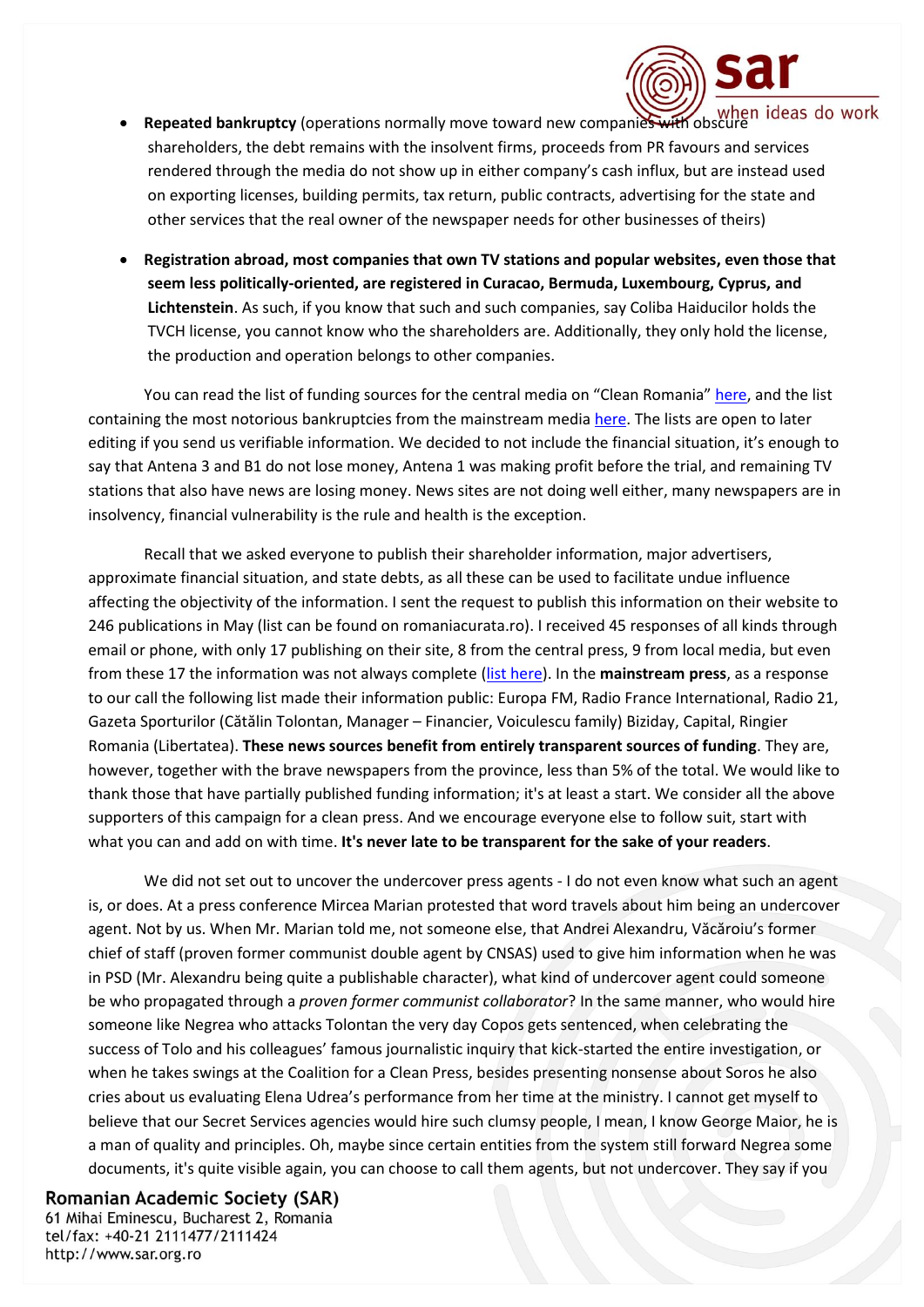

recruit an undercover agent, start with one who knows Romanian and can bind three sentences together aside from the compromising documents you give them, such so they do not draw attention to their inferior grammar from the three lines added to the original source (I will spare you more detail, as examples are easy to find). As a survivor of multiple attacks from *Azi*, *Adevărul* from 1990, *România Mare* and *Antena* 1 before Antena 3 even existed, I have seen many agents of influence, with technical names of "axe handles", and counting them is useless, as there are too many. Let's not complicate things more with these "undercover agents".

There were objections to this methodology I chose to use, which I am reusing now, and it merits discussion. Provincial newspapers mainly objected that they risk losing their ad purchasers if their real financial situation is published. *Accepted*. Given that ad agencies are direct contributors to this vicious system and small paper can go bankrupt with one phone call, I did not insist in this direction. But the big news agencies cannot receive the same leniency.

Alexandru Lăzescu's argument was that small compromises must be made when "good" press is unviable as a business plan, unable to survive and offer real opposition to the "bad press". *As the saying goes, how else can we know what is good and what is bad except through the methods we use*? How to distinguish a small compromise from a larger one, especially if these compromises are not transparent? Why would the bad press have readers when the good press would not, if it's good after all, why could it not be supported by its audience in such a way so that more than just the compromise remains? If Revista 22 has every reason to hide their funding, as suggested by Andi (or people of hers, I doubt that you will find gifts in the GDS account) any claim of hers to moral superiority dissipates. When asking people to financially back you, do them the courtesy of showing *who* currently supports you. Being amongst those who helped build up the reputation and audience of this magazine at the time when it had a hundred thousand readers I would have wanted more transparency with its finances in recent years, as I will surely not find anyone to swear that there is no connection between funding and the content that does not contain advertising (interviews, for example).

Costi Rogozanu and Patrick Hillerin's argument that the civil society would do well by handle itself instead of the press, that it is not at all transparent – is the lowest level of argumentation that that one could sink to. I will answer this with more courtesy than they offer. Civil society is diverse by its very definition; we have Blandiana one side and Colonel Dogaru on the other, cyclists, climbers, chess players and tango clubs. Civil society operates mainly in the private sphere, has no power and does not produce public good, objective information - these are tasks belonging to the press and as such the press is the only part of civil society that must be held accountable – by its readers. Moreover, stop picking on the civil society as a whole, not all of it handles your transparency (or lack thereof), just me, and I do not need to know who is funding you, my request is to inform your readers, not me. Patrick did not find financing information on the Clean Romania website, but it was there, in the "[About Us](http://romaniacurata.ro/finantatori/)" section. But I and I alone generated the idea, others joined, no one is paid in the Coalition for a Clean Press, so here you have my conflict of interest statement. I am funded by the German university I teach at (as a professor), and by the European Commission, as an anticorruption expert, equally (ie, I use the money from the Commission to pay the university to occasionally give me free time to not teach). I do not take fees from any Romanian press, my articles from *A Clean Romania* are taken up by many newspapers at no cost and with my permission, and my privileged relationship *România Liberă* (my tenth year of Thursday editorials) started in July 1990, when miners closed the paper, and I started with others to seek Westward for someone to help us establish a printing company for the free press, România Liberă being the flagship of this concept. I support România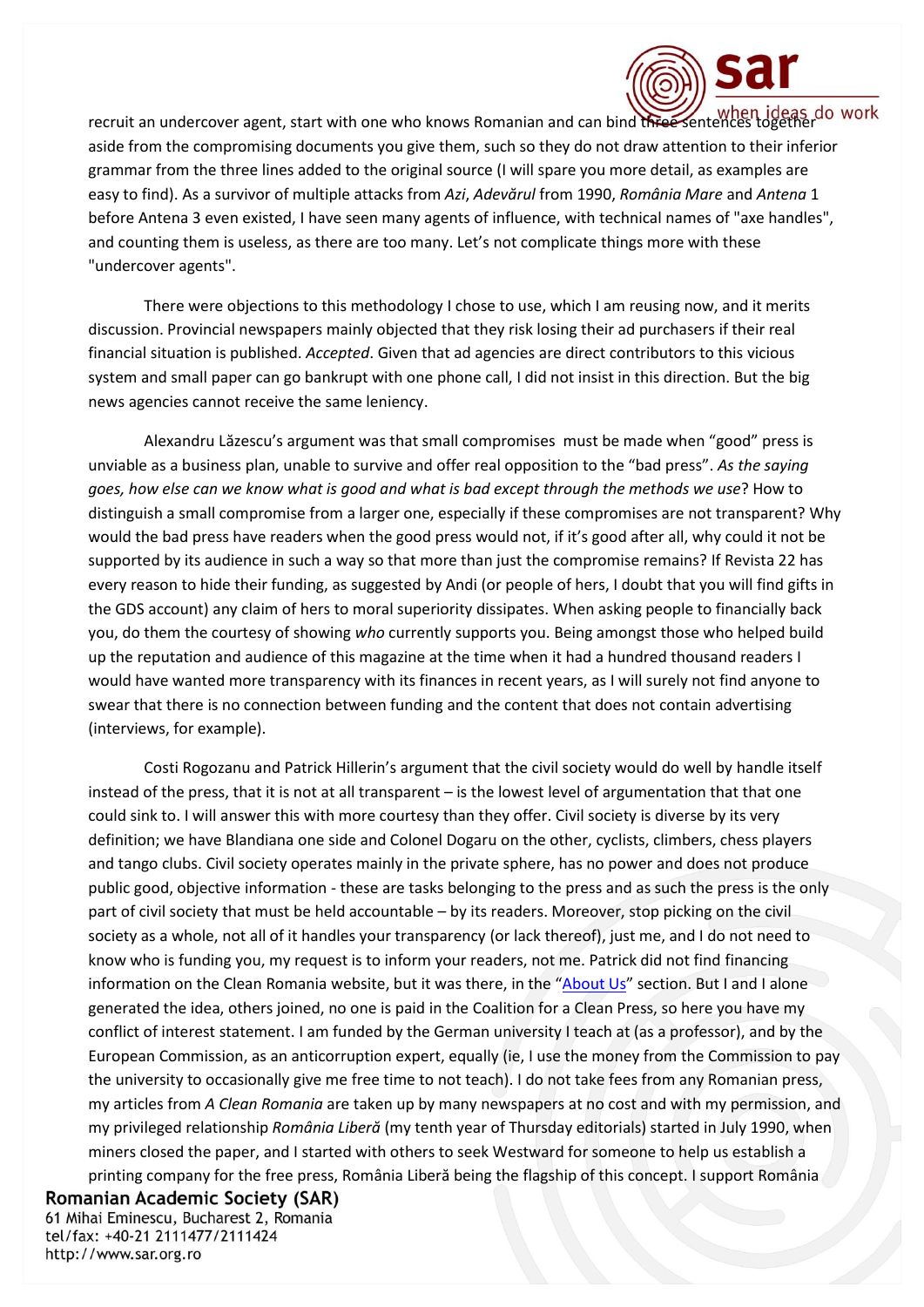

Liberă because of what it meant for Romanian democracy, I collaborated with this published before the recent ownership took over, and hope that Romania will find the necessary resources to save this symbol of anticommunism. But this is not a conflict of interest declaration, but a rather sentimental one, right? *Maybe because I have no interests?* And this campaign is not against journalists, conversely, as the public is tricked into actually swallowing various advertising, not information, individual journalist freedom reached zero in this climate, and I am merely responding to the call of many honest journalists that I've dealt with, and for whom every day is a battle with the employers. Many contemplate leaving the press as the only solution.

Finally, to the objection from the press conference that the world will give us false information and we will gladly swallow them, I respond with the following three documentaries: [media bankruptcy,](http://romaniacurata.ro/starea-presei-ii-insolventele-din-presa-centrala/) sources [of funding](http://romaniacurata.ro/cine-detine-presa-din-romania-cel-putin-in-acte-actionariatul-starea-presei-iii/) an[d press related criminal investigations,](http://romaniacurata.ro/starea-presei-i-probleme-judiciare-legate-de-presa-centrala/) based entirely on public data published on [romaniacurata.ro.](http://romaniacurata.ro/) Let the RISE Project deal with the offshore issues. And we'll deliberately leave out the provincial press, which can be cleaned up with the help of **A Clean Romania**'s monitors and volunteers, but in a careful manner, as we do not what to break down the little remaining freedom of the press, but to help it grow.

At this point the most important questions are the following: who can do something to remove the gray or black area that covers over ninety percent of the Romanian media, and what could be done? We must begin with the first, since the second cannot work independently.

Regulatory bodies either do not exist or are rotten. The history of Pinalti and CNA is quite typical. CNA cannot help save anything; it is by definition too politicized and corrupt. It's hilarious that Narcisa Iorga, who used records (illegal) against Laura Georgescu was put on trial at the same time. The opposition's idea that political parties can fire during the term CNA members is an extreme aberration, and would further increase politicization. CNA must be reorganized without direct political appointments, but given that Parliament appoints CNA members causes me to be quite sceptical.

The second regulatory body that could do something is the IRS. Many of the news conglomerates practice tax evasion. And we know who's really in with the current power is forgiven. But we can really trust the IRS to act impartially? Otherwise its involvement will do more harm than good. The answer is clear: no. Only if it passes under simultaneous "cleansing" under public control, but this is rather a utopic vision. Otherwise, it is clear that ANAF should at least take action on final judicial decisions, and the idea that the Antennas could continue once they returned the 60 million is senseless. It depends what Voiculescu's family values more, but the West has cleaned its dirty press through the judicial system (civil), and we should probably do the same. Yes, it is totally acceptable for the justice system to close publications that stole, slandered or harmed the state. Those with talent from such publications will be recovered through the rest of the press.

The third institution that could take action is Parliament. Parliament could pass a law that prohibits politicians from owning stock in the press, directly or through intermediaries, to strengthen antitrust laws so that shareholding can only be fragmented, and one can no longer be in control, giving power to journalists and not owners. But this path is full of risks, as journalists are also individual entrepreneurs, not just owners. The Competition and Consumer Protection Association could handle the cleaning of the advertising medium, which contributes greatly to corruption. I will take this opportunity to ask advertisement agencies